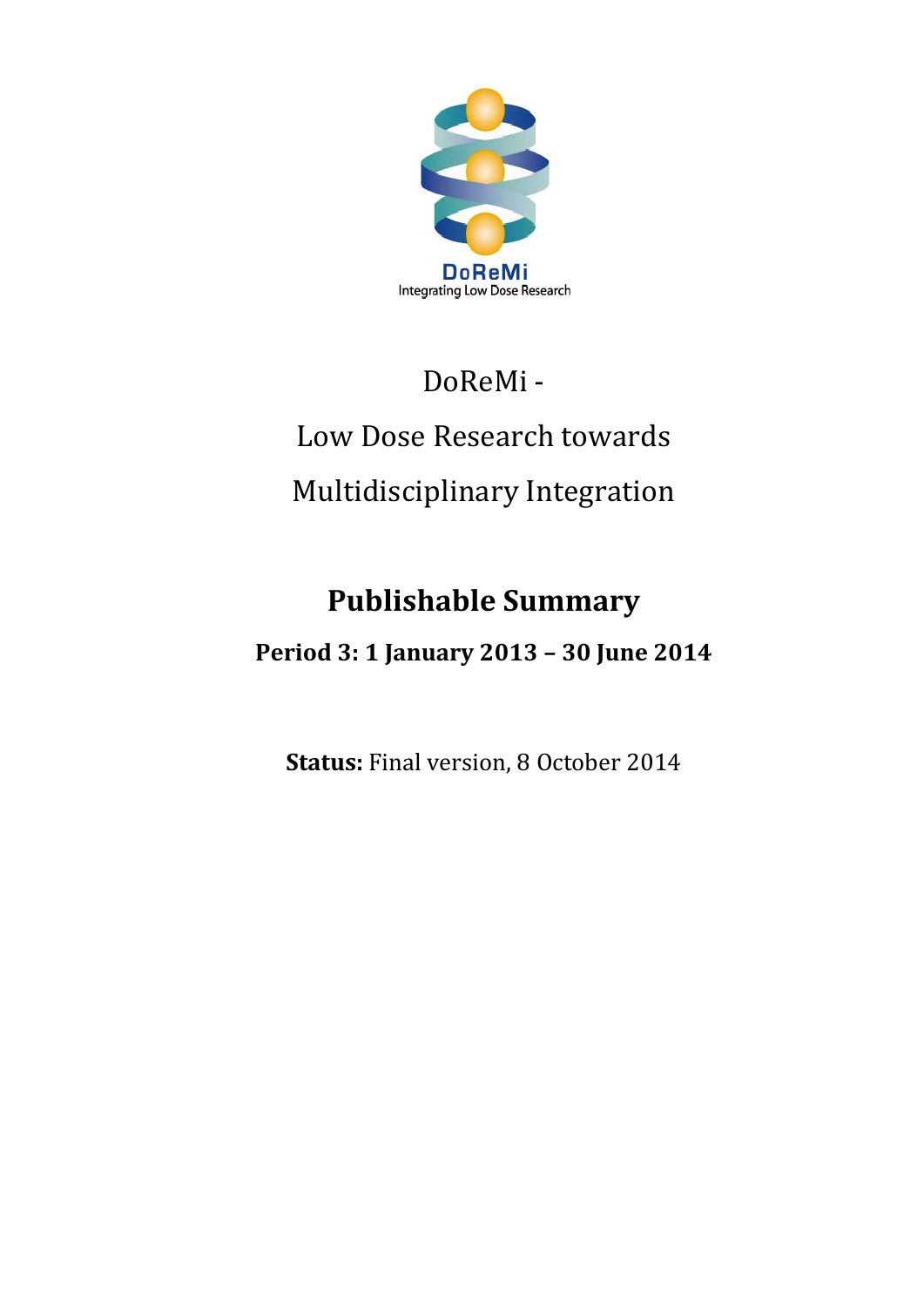#### **1. Publishable summary**

#### **A summary description of project context and objectives**

The aim of the DoReMi consortium is to promote the sustainable integration of low dose risk research in Europe. This will facilitate efforts to resolve the key policy questions identified by the 'High Level Expert Group (HLEG) on Low Dose Risk Research' (www.hleg.de). These are the shape/s of cancer dose-risk relationship/s, variation in risk between individuals, differences in tissue sensitivities for cancer, effects of radiation quality, risks from internal exposures and the risks of non-cancer effects. The research activities of DoReMi focus on the research areas identified by the HLEG as being the most promising in terms of resolving the stated key policy questions. DoReMi provides an operational tool to continue the development of the MELODI platform (Multidisciplinary European Low Dose Risk Research Initiative) that represents the major national bodies and research programmes with a long term commitment to low dose risk research in Europe. The Joint Programme of Activities (JPA) of DoReMi includes: (i) a Joint Programme of Research (JPR) covering the research priorities (key questions) outlined above and including the sharing and updating of existing infrastructures; (ii) a Joint Programme of Integration (JPI) to promote sustainable integration between the key players in Europe; and (iii) a Joint Programme for the Spreading of Excellence (JPSE), covering in particular knowledge management, training & mobility and the communication of significant DoReMi findings to stakeholders and policymakers. The Joint Programme of Research addresses three main topics: the shape of dose response curve for cancer, effects of individual susceptibilities and the risks of noncancer effects. Radiation quality, internal exposures and tissue sensitivities are addressed as cross cutting themes within these main research areas. The research activities take a multi-disciplinary approach, including interfacing with the broader (i.e. non-radiation) biological, toxicological and epidemiological research communities. A substantial proportion of the activities of DoReMi are dedicated to the joint programme of research as DoReMi will take the lead towards sustainable integration of low dose risk research in Europe. In the longer term this will aid the resolution of the key policy questions in radiation protection.

Strategic planning of DoReMi activities is carried out in close collaboration with MELODI. The long term Strategic Research Agenda (SRA) for European low dose radiation risk research has been developed by MELODI. DoReMi has formulated research priorities in a Transitional Research Agenda (TRA) that focuses on objectives that are feasible to achieve within the 6 year lifetime of the project and that are in areas where stimulus is needed in order to proceed with the longer term strategic objectives of the SRA.

#### **A description of the work performed since the beginning of the project and the main results achieved so far**

Since the beginning of the DoReMi Network of Excellence in January 2010, there has been rapid progress in establishment of a European research platform to focus on questions of low dose risk. DoReMi continues the initial work of HLEG by contributing to the development of the long-term SRA of MELODI, and by establishing the more detailed shorter-term DoReMi TRA. The research agendas provided by MELODI and DoReMi have helped to identify priorities for low dose risk research not only by the organisations involved but also in national, European and global contexts. The planned enhancement of the DoReMi network through the calls for partners with new expertises has resulted in the inclusion of 24 new beneficiaries by July 2014. This has enhanced the competence of the consortium in several key areas, by integrating research experts in biomarker identification, immunological/inflammatory pathways, and the effects of chronic low dose exposures, cataractogenesis, vascular effects, stem cells, epigenetics, novel mechanisms of genome reorganisation, as well as retrospective dosimetry. The three DoReMi competitive calls attracted proposals from 89 different organisations in 25 countries (including 21 European MS).

DoReMi is now implementing research programs addressing the three key research areas: shape of doseresponse curve for cancer, individual radiation sensitivity for cancer and non-cancer effects. All RTD activities also address the cross-cutting issues of radiation quality, tissue sensitivity and internal emitters. Several workshops have been convened to develop strategies that focus on the most promising lines of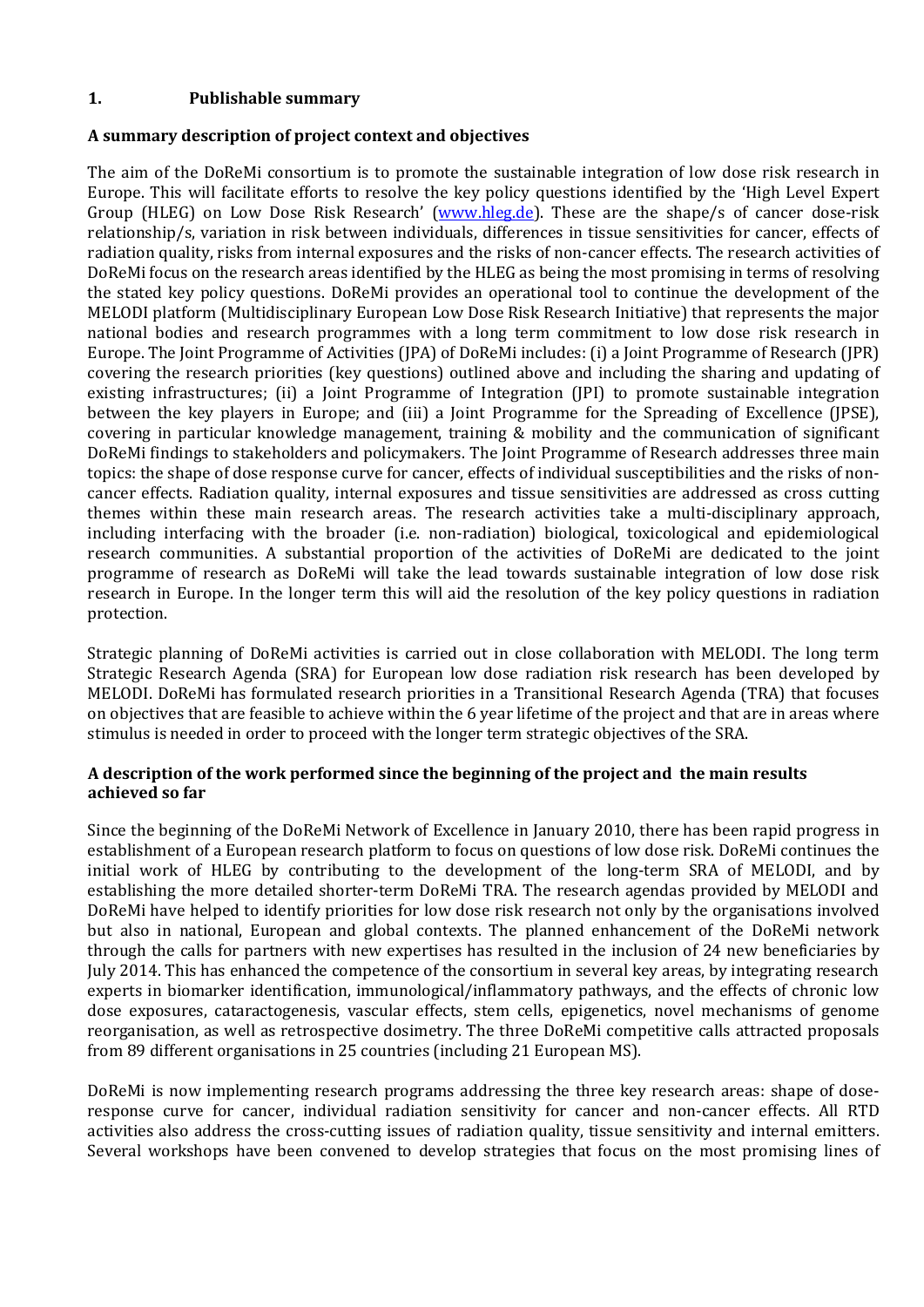research for the three areas. By month 54, experimental programs have been launched and amended in all three areas and a total of 27 new tasks have been amended in the project portfolio via the calls. The RTD approaches have been closely coordinated through discussions on needs for research infrastructures and analytical platforms, as well as targeted stimulation of training and education of next-generation researchers at the European level.

The availability of suitable infrastructures for performing low dose risk research is specifically addressed by DoReMi. Experimental radiation research is highly dependent on the availability of appropriate radiation sources that are reliable, capable of delivering a range of radiations, are robust and accurate. Low dose research also needs access to well defined epidemiological cohorts, reliable databases and biobanks and as well the appropriate platforms for analysis. After the initial mapping of infrastructures and their availability, DoReMi has now provided access to several new infrastructures that will enhance the European capabilities in addressing scientific questions relevant for low dose risk.

More information on current DoReMi activities can be found at the DoReMi website [\(http://www.doremi](http://www.doremi-noe.net/)[noe.net/\)](http://www.doremi-noe.net/) which is now fully operational. Dissemination of information on ongoing low dose risk research to the general public, the scientific community, policy makers and stakeholders is an important part of DoReMi networking activity. The publicly accessible part of the site contains general information on scientific aspects of low dose radiation research as well as aspects of training and education activities and of infrastructures. The website is seen as an important tool for internal and external communication. Through the website we will promote interdisciplinary interaction and increase European integration of research as well as facilitate the spreading of knowledge and enhancing our visibility outside of DoReMi. Key documents such as the DoReMi TRA, as well as the links to the MELODI website, other platforms and EURATOM RTD activities can be found on the website. Input from the wider scientific community is actively encouraged via the website to allow efficient development of new research strategies within DoReMi and MELODI

#### **The expected final results and their potential impact and use (including the socio-economic impact and the wider societal implications of the project so far)**

Although much is known about the quantitative effects of exposure to ionising radiation, considerable uncertainties and divergent views remain about the health effects at low doses. In 2009, the European High Level and Expert Group (HLEG) identified a series of key policy questions to be addressed by a strategic European research agenda. This resulted in the establishment of the MELODI European Research Platform, Multidisciplinary European Low Dose Research Initiative) to sustain the impetus and continue evolution of the research programme via the SRA. DoReMi will act as an operational tool for the sustained development of the MELODI platform during the next years, creating sustainable integration of European research on low dose risk and providing answers to key policy questions. The DoReMi joint programme for research focuses on the areas identified by the HLEG and MELODI as being the most promising in terms of addressing and resolving the key policy questions. By addressing the scientific basis underlying the system of radiation protection DoReMi is contributing directly to strengthening the credibility of scientific evidence relevant to the development of radiation protection policy. Ultimately DoReMi can be expected to contribute more widely to radiation protection through engagement with International Commission on Radiological Protection and other national and international bodies. The High Level and Expert Group pointed out that many EU member states have lost key competences and are no longer capable of independently retaining their current research activities in radiation sciences, with implications for effectively fulfilling operational and policy needs and obligations. Up-to-date research and education and training activities carried out by DoReMi and MELODI are urgently needed to ensure the European competence in radiation sciences and radiation protection.

The experiences on integration of research gained by MELODI and DoReMi have been exploited when preparing for the Horizon 2020. By now, Strategic Research Agendas have been prepared not only for low dose risk research but also for radioecology, emergency preparedness and dosimetry. It is now possible to bring together all these platforms under one umbrella structure, addressing research on radiation protection.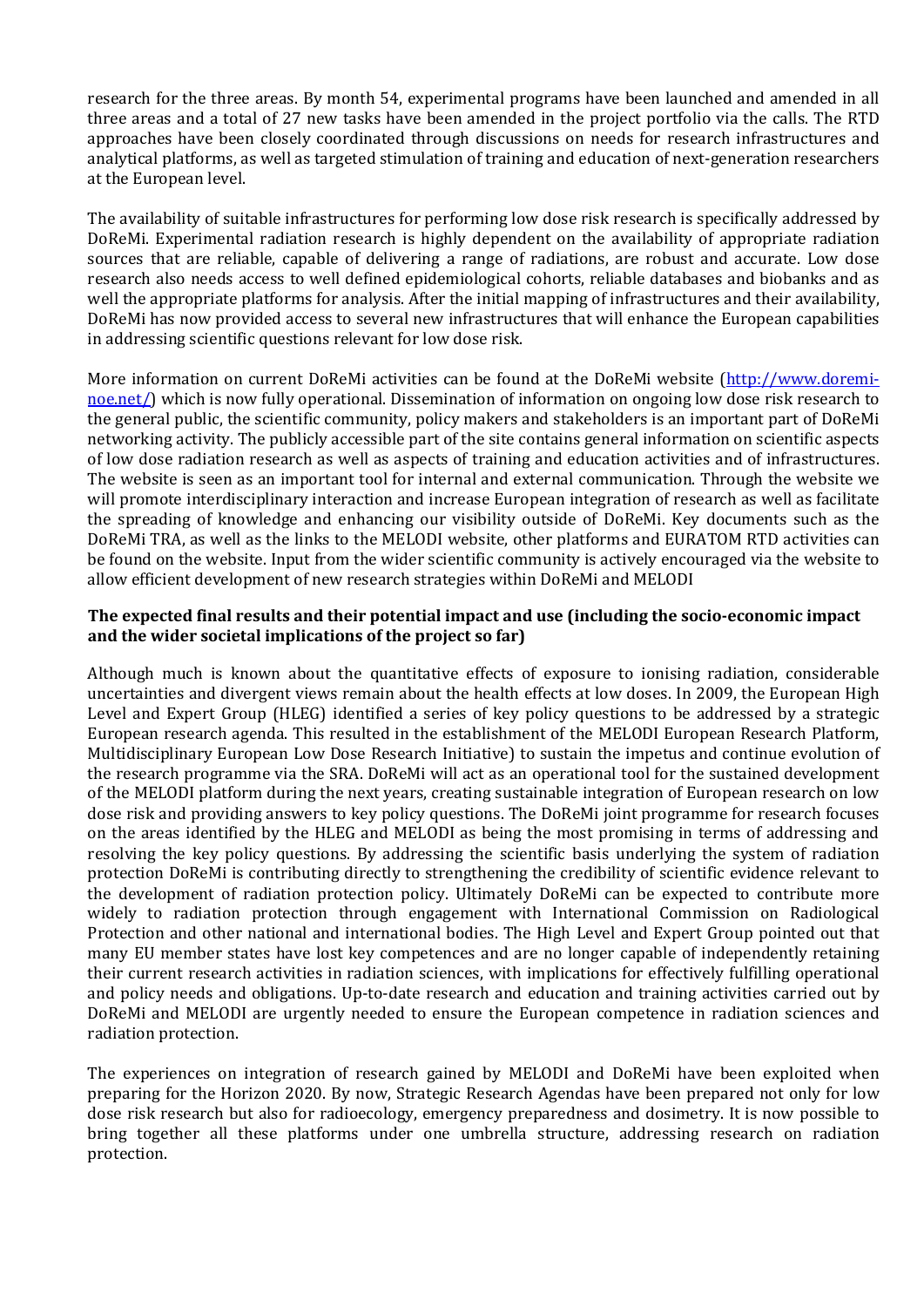#### **Attachment to Publishable Summary:**

#### **DoReMi List of beneficiaries:**

(Note that the beneficiaries 33-36 joined the project on 1 July 2014 onwards, from the beginning of the 4th reporting period. Partner 37 was added due to partial transfer of rights and obligations from partner 5.)

| <b>Beneficiary</b><br>no. | <b>Beneficiary name</b>                                                                        | <b>Beneficiary</b><br>short name | Country    | <b>Date</b><br>enter<br>project | <b>Date</b><br>exit<br>project |
|---------------------------|------------------------------------------------------------------------------------------------|----------------------------------|------------|---------------------------------|--------------------------------|
| $\mathbf{1}$              | Nuclear<br>Radiation<br>and<br>Safety<br>Authority                                             | <b>STUK</b>                      | Finland    | $\mathbf{1}$                    | 72                             |
| $\overline{2}$            | Institut de Radioprotection et de<br>Sûreté Nucléaire                                          | <b>IRSN</b>                      | France     | $\mathbf{1}$                    | 72                             |
| 3                         | Helmholz Zentrum München                                                                       | <b>HMGU</b>                      | Germany    | $\mathbf{1}$                    | 72                             |
| $\overline{4}$            | Commissariat à l'Energie Atomique                                                              | <b>CEA</b>                       | France     | $\mathbf{1}$                    | 72                             |
| 5                         | <b>Health Protection Agency</b>                                                                | <b>HPA</b>                       | <b>UK</b>  | $\mathbf{1}$                    | 72                             |
| 6                         | University of Pavia                                                                            | <b>UNIPV</b>                     | Italy      | 1                               | 72                             |
| 7                         | Istituto Superiore di Sanitá                                                                   | <b>ISS</b>                       | Italy      | 1                               | 72                             |
| 8                         | Belgian Nuclear Research Centre                                                                | <b>SCK-CEN</b>                   | Belgium    | $\mathbf{1}$                    | 72                             |
| 9                         | Bundesamt für Strahlenschutz                                                                   | <b>BfS</b>                       | Germany    | $\mathbf{1}$                    | 72                             |
| 10                        | University of Stockholm                                                                        | SU                               | Sweden     | $\mathbf{1}$                    | 72                             |
| 11                        | Centre for Research in Environmental<br>Epidemiology                                           | <b>CREAL</b>                     | Spain      | $\mathbf{1}$                    | 72                             |
| 12                        | <b>Institut Curie</b>                                                                          | IC                               | France     | $\mathbf{1}$                    | 72                             |
| 13                        | Universitaetsklinikum Erlangen                                                                 | <b>UKER</b>                      | Germany    | 19                              | 72                             |
| 14                        | Johann Wolfgang Goethe Universitaet,<br>Frankfurt am Main                                      | <b>GUF</b>                       | Germany    | 19                              | 72                             |
| 15                        | <b>Universitaet Rostock</b>                                                                    | <b>UROS</b>                      | Germany    | 19                              | 72                             |
| 16                        | Norges miljo- og biovitenskapliga<br>universitetet                                             | <b>NMBU</b>                      | Norway     | 19                              | 72                             |
| 17                        | Radiation<br>Norwegian<br>Protection<br>Authority                                              | <b>NRPA</b>                      | Norway     | 19                              | 72                             |
| 18                        | Nasjonalt Folkehelseinstitutt                                                                  | <b>NIPH</b>                      | Norway     | 19                              | 72                             |
| 19                        | Agenzia Nazionale per le Nuove<br>Tecnologie, l'Energia e lo Sviluppo<br>Economico Sostenibile | <b>ENEA</b>                      | Italy      | 19                              | 72                             |
| 20                        | <b>Institute for Environmental Sciences</b>                                                    | <b>IES</b>                       | Japan      | 19                              | 72                             |
| 21                        | Dublin Institute of Technology                                                                 | <b>DIT</b>                       | Ireland    | 19                              | 72                             |
| 22                        | Universitair<br>Medisch<br>Erasmus<br>Centrum Rotterdam                                        | Erasmus MC                       | Netherland | 19                              | 72                             |
| 23                        | <b>Oxford Brookes University</b>                                                               | <b>OBU</b>                       | <b>UK</b>  | 37                              | 72                             |
| 24                        | <b>Brunel University</b>                                                                       | <b>UBRUN</b>                     | UK         | 37                              | 72                             |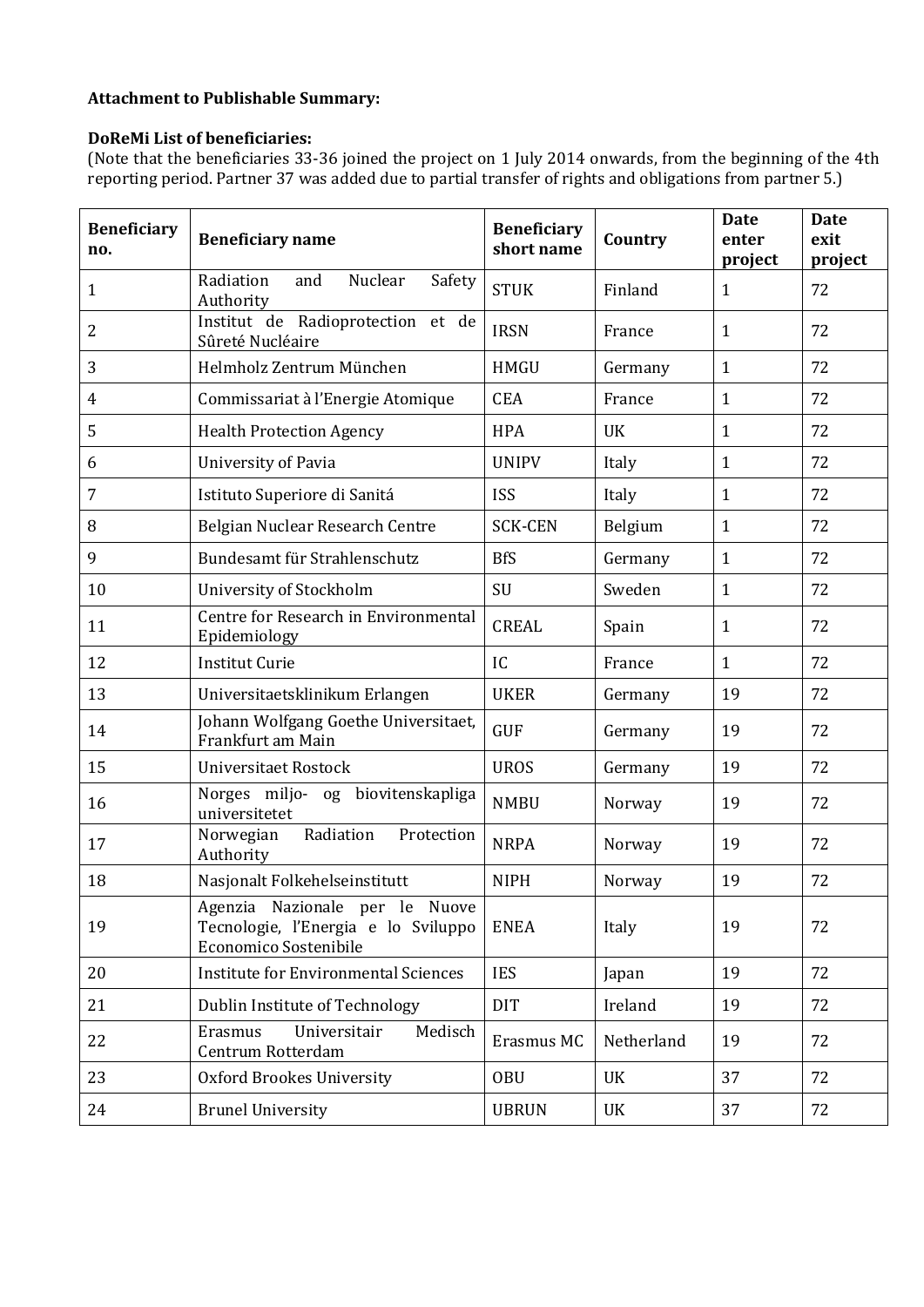| 25                                                                                                                         | "Frédéric<br>Joliot<br>Curie"<br>National<br>Research Institute for Radiobiology<br>and Radiohygiene | <b>NRIRR</b> | Hungary           | 37 | 72 |  |  |
|----------------------------------------------------------------------------------------------------------------------------|------------------------------------------------------------------------------------------------------|--------------|-------------------|----|----|--|--|
| 26                                                                                                                         | Radiation<br>Protection<br>National<br>Institute                                                     | <b>SURO</b>  | Czech<br>Republic | 37 | 72 |  |  |
| 27                                                                                                                         | <b>NUVIA Limited</b>                                                                                 | <b>NUVIA</b> | <b>UK</b>         | 37 | 72 |  |  |
| 28                                                                                                                         | Atomic Weapons Establishment                                                                         | <b>AWE</b>   | <b>UK</b>         | 37 | 72 |  |  |
| 29                                                                                                                         | Universitaet des Saarlandes                                                                          | <b>USAAR</b> | Germany           | 37 | 72 |  |  |
| 30                                                                                                                         | Leiden University Medical Center                                                                     | LUMC         | Netherlands       | 37 | 72 |  |  |
| 31                                                                                                                         | Universität der Bundeswehr München                                                                   | <b>UBWM</b>  | Germany           | 37 | 72 |  |  |
| 32                                                                                                                         | Ludwig-Maximilians- Universität<br>München                                                           | LMU          | Germany           | 37 | 72 |  |  |
| 33                                                                                                                         | "St.<br>Kliment<br>Sofia<br>University<br>Ohridski"                                                  | <b>SUN</b>   | <b>Bulgaria</b>   | 55 | 72 |  |  |
| 34                                                                                                                         | Nofer<br>of<br>Occupational<br>Institute<br>Medicine                                                 | <b>NIOM</b>  | Poland            | 55 | 72 |  |  |
| 35                                                                                                                         | Military Institute of Hygiene and<br>Epidemiology                                                    | <b>MIHE</b>  | Poland            | 55 | 72 |  |  |
| 36                                                                                                                         | Jagiellonian University                                                                              | UI           | Poland            | 55 | 72 |  |  |
| 37                                                                                                                         | Department of Health                                                                                 | DH-PHE       | <b>UK</b>         | 40 | 72 |  |  |
| (Partial transfer of rights and obligations from beneficiary 5 HPA to Department of Health, Public Health<br>England, PHE) |                                                                                                      |              |                   |    |    |  |  |